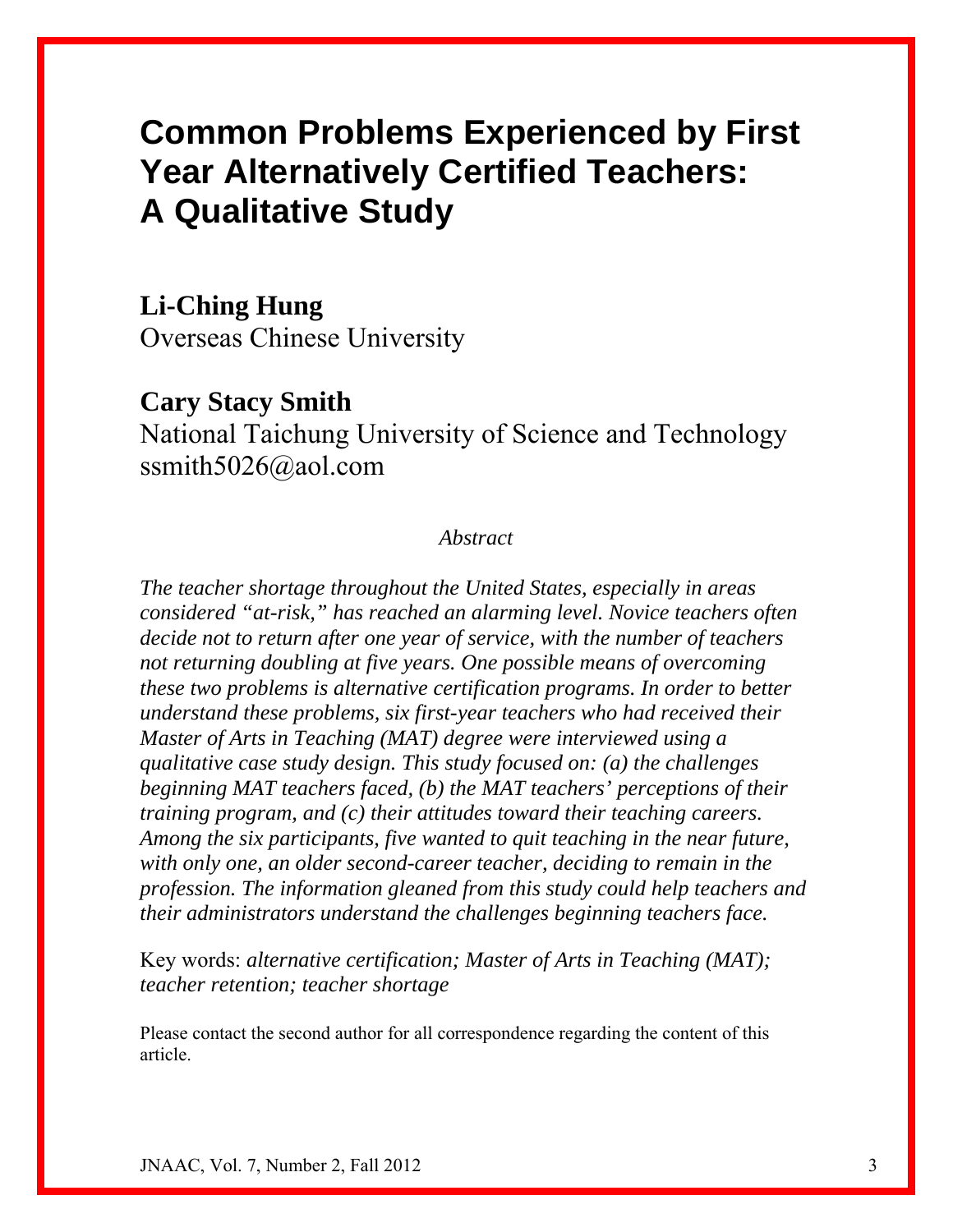School districts across the country are faced with a number of challenges. One of particularly high importance centers on teacher recruitment and retention (Berry, 2008; Enwefa, Enwefa, Jurdan, Banks, & Buckley, 2002; Holmes & Herrera, 2009). Research has shown that beginning teachers tend to experience critical challenges during the first few years of teaching (Hogan & Rabinowitz, 2009; McCarra, 2003; Riley, 2004; Veenman, 1984), especially when compared with their more experienced colleagues, which may cause them to leave the profession. Novice teachers are 2.5 times more likely to leave the profession than their more experienced counterparts (Johnson, Berg, & Donaldson, 2005) with approximately 25% of all first year teachers leaving the profession after the first 12 months and approximately 50% leaving after five years (Fantilli & McDougall, 2009; Fry, 2009). Angelle (2002) reported that American school systems would need to hire an average of 200,000 K-12 teachers each year over the next 10 years in order to solve the teacher retention problem.

Several states introduced alternative certification (AC) programs in the mid-1980s as a means to solve this problem. Since their inception, AC programs have proliferated across the nation as a response to the projected shortage of certified teachers (Washburn-Moses & Rosenberg, 2008). Approximately 20% to 30% of all new teachers are certified through AC programs in the United States (National Research Council, 2010). The National Center for Education Information (NCEI) (2010) reported that 48 states and the District of Columbia had at least one type of AC program and over 600 sites offered alternative certification through 136 different alternative routes. However, each AC program is different in the course work, supervision, and training periods from state to state. Even with the proliferation of AC programs, the United States has a shortage of teachers. According to a recent report released by the U.S. Department of Education (2012), 49 states and the District of Columbia still have pressing teacher shortages, particularly in STEM areas.

AC programs also vary considerably across the nation in their intent and format (Chait & McLaughlin, 2009; NCEI, 2010). Ruckel (2000) investigated different AC programs in several states and found a number of differences. The amount of preclassroom training as well as the amount and type of continued training/supervision and length of internship vary widely (Chait & McLaughlin, 2009; Johnson, Birkland, & Peske, 2005). Many AC programs generally consist of the following components: (a) a bachelor's degree in the subject to be taught along with a passing score on a certification test; (b) a supervised internship coinciding with assumption of full teaching responsibilities, as well as additional hours of training and substantial supervision; and (c) certification recommendation by the employing district (Baines, 2010; Chappelle & Eubanks, 2001). Numerous AC programs have similar content knowledge expectations of their teacher candidates, but each state has its own unique pedagogical approach.

In Florida, Suell and Piotrwoski (2006) conducted a survey study comparing confidence in teaching ability, as determined by the Florida Educator Accomplished Practices. A group of first-year graduates from an AC program was compared to graduates from a traditional certification (TC) program in which the tested areas included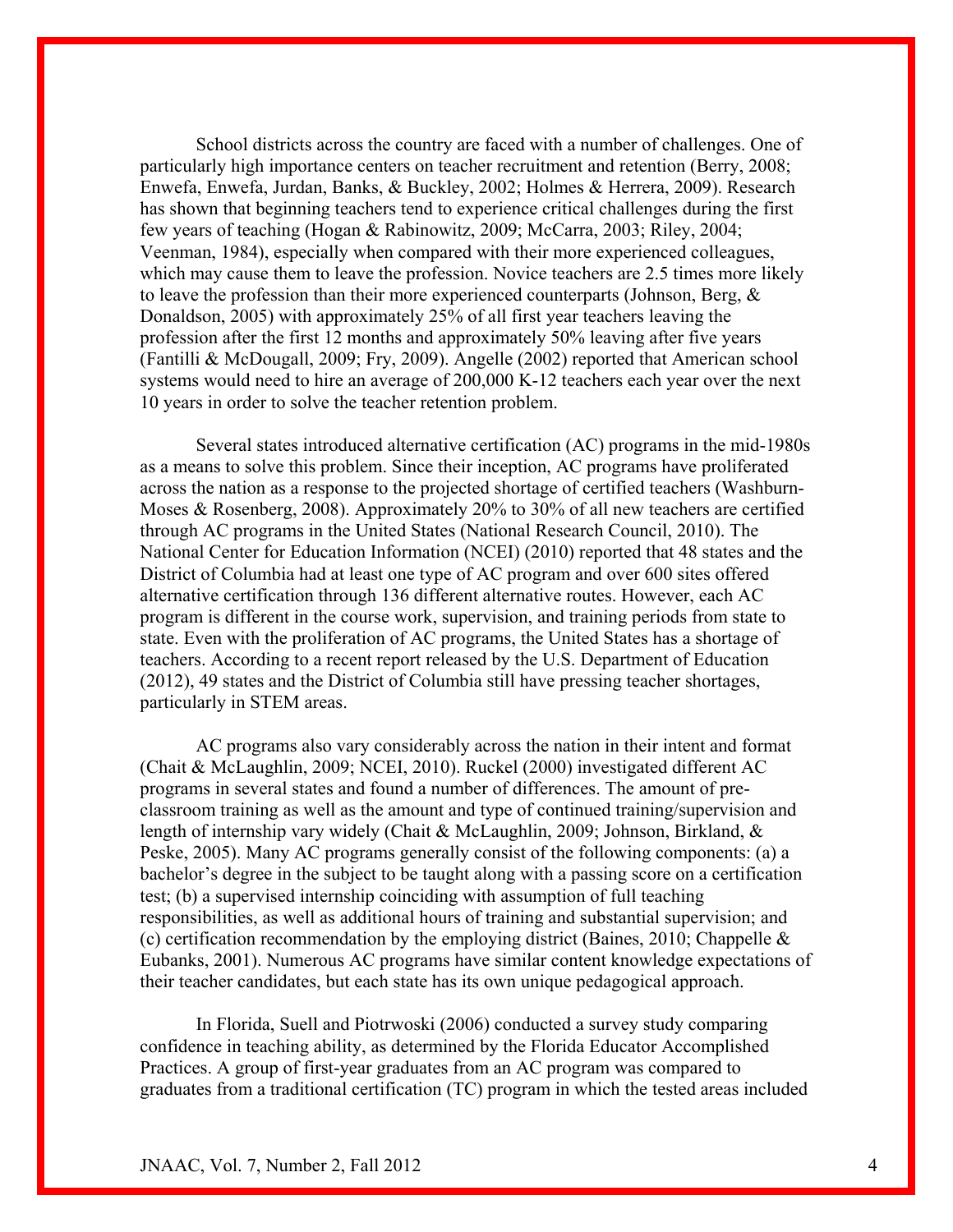communication, critical thinking, diversity, ethics, human development, knowledge of subject, learning environment, planning, the role of the teacher, and technology. No significant differences between the two groups were noted.

In a recent study, Georgia State University economist Tim Sass (2011) found alternatively certified teachers scored one standard deviation higher (100 points) on the SAT than did traditionally certified teachers. In addition, alumni of the alternative-route American Board for Certification of Teacher Excellence (ABCTE) scored 150 points higher. While roughly 66% of traditional teachers passed the mathematics section of the Florida teacher licensure exam, practically all ABCTE teachers did. However, one problem hindering Sass's review was that the sample size of alternatively certified teachers was limited to 100 individuals. The question of which certification route (traditional or alternative) produces the most competent teachers may be unresolved (Evans, 2010).

 Mississippi has several alternative route programs to alleviate its high teacher shortage rate. Programs for the State Alternate Routes to Teacher Certification are: (a) Master of Arts in Teaching Program (MAT), (b) Mississippi Alternate Path to Quality Teachers, (c) Teach Mississippi Institute, and (d) American Board for Certification of Teacher Excellence (ABCTE) (NCEI, 2010).

Each specific AC program possesses differences and similarities in several aspects such as having varied course work, supervision requirements, and training periods (Humphrey, Wechsler, & Hough, 2008). The curriculum is designed to provide non-education majors with the knowledge and training they need to become certified teachers (Mississippi Department of Education, 2010). The Master of Arts in Teaching Program (MAT) in Mississippi is designed for individuals with a bachelor's degree in a content area to become teachers. The program consists of 36 semester hours of graduate-level course work and qualifies individuals for certification in a secondary teaching area.

One noteworthy concern regarding AC programs is that they could be perceived as a short-term solution to a long-term problem (Heiling & Jez, 2010; Townsend & Ignash, 2003). During the 1980s and 1990s, some state legislatures focused their efforts on teacher quantity without equal concern for teacher quality, leading some educators to worry that AC programs would ". . . fix the quantity problem temporarily but make the quality problem worse" (Hunt & Broad, 1999, p. 34). Another issue voiced by opponents is that AC teachers lack sufficient pedagogical knowledge skills (Kane, Rockoff, & Staiger, 2008; Oliva, 2005), which could lead to poor teaching.

The challenges faced by all individuals, regardless of the teaching program, upon graduating from college have been studied extensively. Likewise, the reasons teachers leave the profession after only a few years have also received considerable attention. Little research has been conducted concerning how new educational policies, such as No Child Left Behind (NCLB), contribute to novice teachers' perceptions of potential challenges (Jones, 2009). Do these challenges vary depending upon educational policies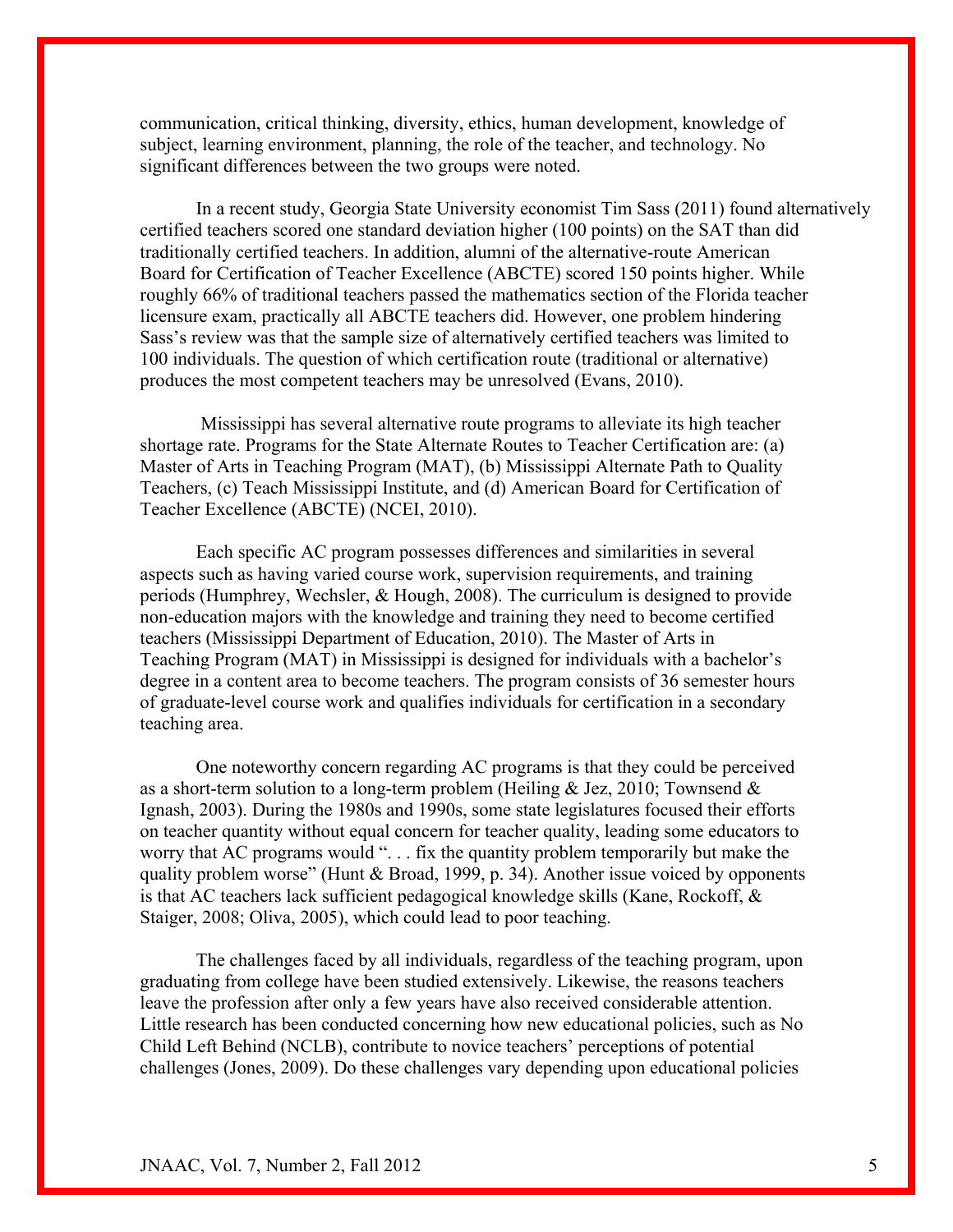established and implemented into teaching practice, such as NCLB? To what extent do these challenges affect alternate route beginning teachers' career planning?

The importance of perceived problems faced by beginning teachers was addressed by Veenman (1984) in which a meta-analysis was conducted on 83 studies concerning problems that different countries have for beginning teachers' perceptions. Issues included: reality shock, behavior and attitude change, situational and individual differences, principals' views, job satisfaction, teacher education, and in-service support. The perceived problems were classified based on their importance and rank order. At the end of the study, Veenman (1984) ranked the top five perceived problems as: (a) classroom discipline, (b) motivation of students, (c) dealing with individual differences among students, (d) assessing students' work, and (e) relations with parents (p. 143).

McCarra (2003) investigated the issues raised by Veenman (1984) and addressed the following about new teachers: (a) a sense of being overwhelmed, (b) time, (c) students' needs, (d) dealing with slow learners, (e) teacher salaries, (f) the relationship with students' parents, and (g) administrative issues. McCarra documented the top eight problems: (a) relations with parents, (b) accountability, (c) relations with principals/administrators, (d) discipline/classroom management, (e) training issues (preservice), (f) inadequate guidance and support, (g) relations with colleagues, and (h) professional growth (p.8).

In addition, Kee (2012) examined information from the 2003-2004 Schools and Staffing Survey and focused on first year teachers' education and preparation to gauge their feelings about their preparedness. Kee (2012) found alternatively certified teachers tend to feel more nervous about their preparation in contrast to teachers trained in the traditional programs. The results indicated first year teachers trained in AC programs had both less coursework and shorter field experiences contributing to a feeling of being unprepared for being a teacher.

The primary impetus for the present study was to understand the challenges faced by beginning teachers who graduated from the MAT program at Mississippi State University. Secondly, another purpose was to interpret the collected data to aid in understanding teachers' challenges as well as MAT beginning teachers' perceptions of problems in Mississippi. The information gained from the study might aid MAT educators with a better understanding about students' needs concerning teacher training. Likewise, this study might help to increase teacher retention. The goal of this present study is to document: (a) the challenges that these beginning MAT teachers face, (b) the MAT teachers' perceptions of their training program, and (c) the attitudes toward their teaching career.

#### **Method**

A case study with six participants from the MAT teachers was conducted to provide insight into the challenges they faced during their first year of teaching, their perceptions regarding their MAT training program, and their attitudes toward their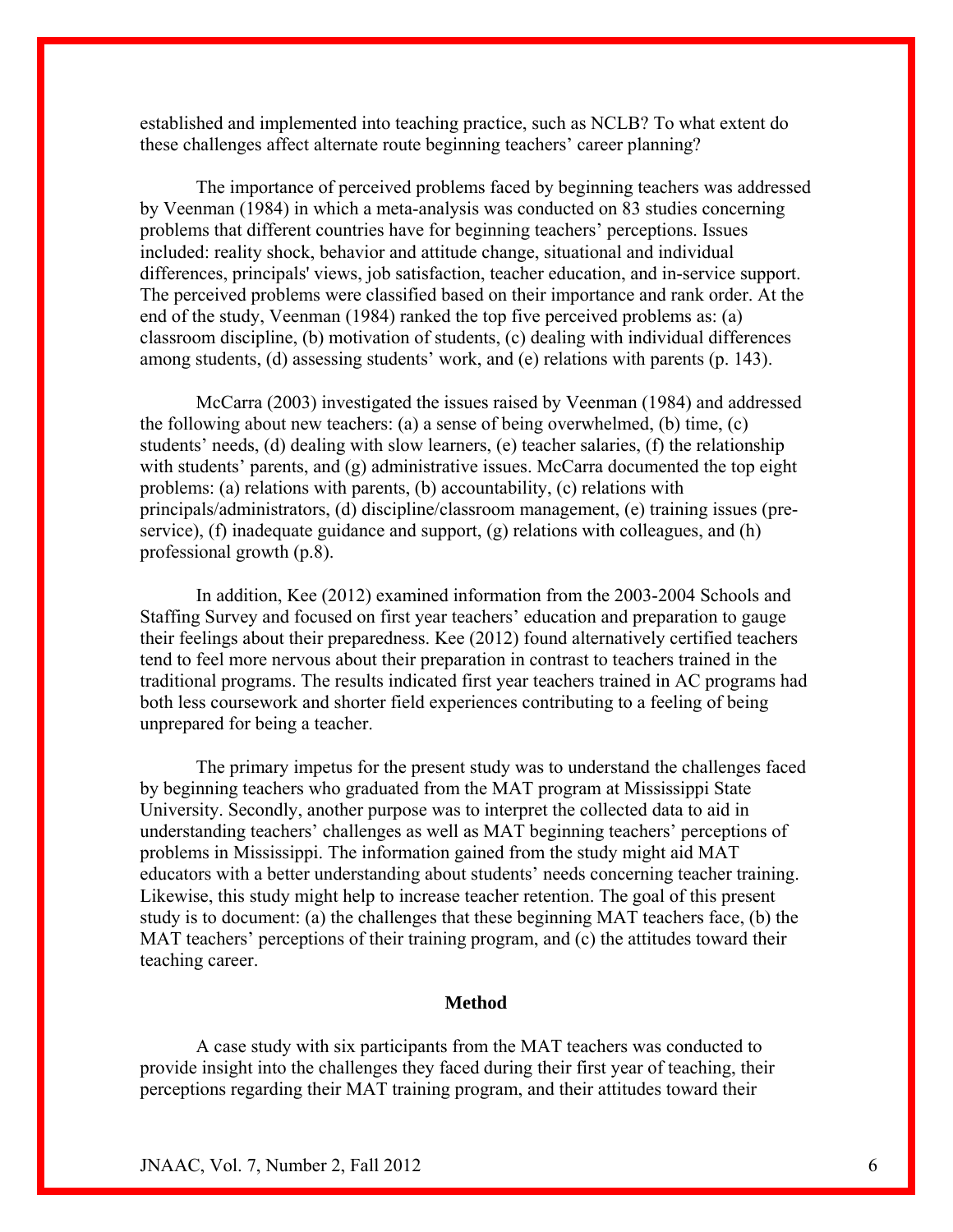teaching careers. The case study was conducted through interviews, observations, and document analyses.

#### *Participants*

Participants in this study were beginning teachers who had graduated from an MAT program at Mississippi State University. According to the data available through the university's Office of Clinical/Field-Based Instruction and Licensure, and the Department of Curriculum and Instruction, only six beginning teachers had graduated from the MAT program and were currently employed as full-time classroom teachers.

These six participants (see Table 1) were chosen as a convenience sample since they were the only graduates of the MAT program at the time this study was conducted. All names presented are pseudonyms. The group of MAT teacher candidates was 100% Caucasian, and 33% were male and 67% were female (see Table 1). However, their career paths, educational backgrounds before entering the MAT program, and life experiences were diverse. Since all teachers were Caucasian, this sample is not representative of the individuals receiving a MAT in Mississippi.

|              |           |        |     | Teaching           | Undergrad     |                          |
|--------------|-----------|--------|-----|--------------------|---------------|--------------------------|
| Participants | Race      | Gender | Age | Subject            | Major         | Certification            |
|              |           |        |     |                    |               | Social studies           |
|              |           |        |     |                    |               | <b>Business</b>          |
|              |           |        |     | Special            |               | Technology               |
| Alex         | Caucasian | Male   | 20s | Education          | Economics     | Special Education        |
|              |           |        |     |                    |               |                          |
| <b>Bill</b>  | Caucasian | Male   | 20s | <b>Mathematics</b> | Communication | <b>Mathematics</b>       |
|              |           |        |     |                    |               |                          |
|              |           |        |     | General            |               | <b>Biology</b>           |
| Cindy        | Caucasian | Female | 40s | Science            | Medical Tech  | General Science          |
|              |           |        |     |                    |               |                          |
|              |           |        |     |                    | English       | English                  |
| Debra        | Caucasian | Female | 20s | English            | Literature    | <b>Special Education</b> |
|              |           |        |     |                    |               | History                  |
|              |           |        |     |                    |               | Communication            |
|              |           |        |     |                    |               | Speech                   |
| Elan         | Caucasian | Female | 30s | History            | Communication | English                  |
|              |           |        |     |                    |               |                          |
| Flora        | Caucasian | Female | 20s | English            | Communication | English                  |
|              |           |        |     |                    |               |                          |

#### *Table 1. Participants' Demographic Information*

#### *Procedures*

Each individual was interviewed twice, face to face, and all interviews were conducted in each participant's classroom. The researchers observed each participant teaching his or her students during the two times he or she was interviewed. During the observations, participants' instruction, classroom interactions, classroom management, and behaviors at special events were noted. Detailed field notes included verbal descriptions of the school environment, the students, and the activities. Likewise, the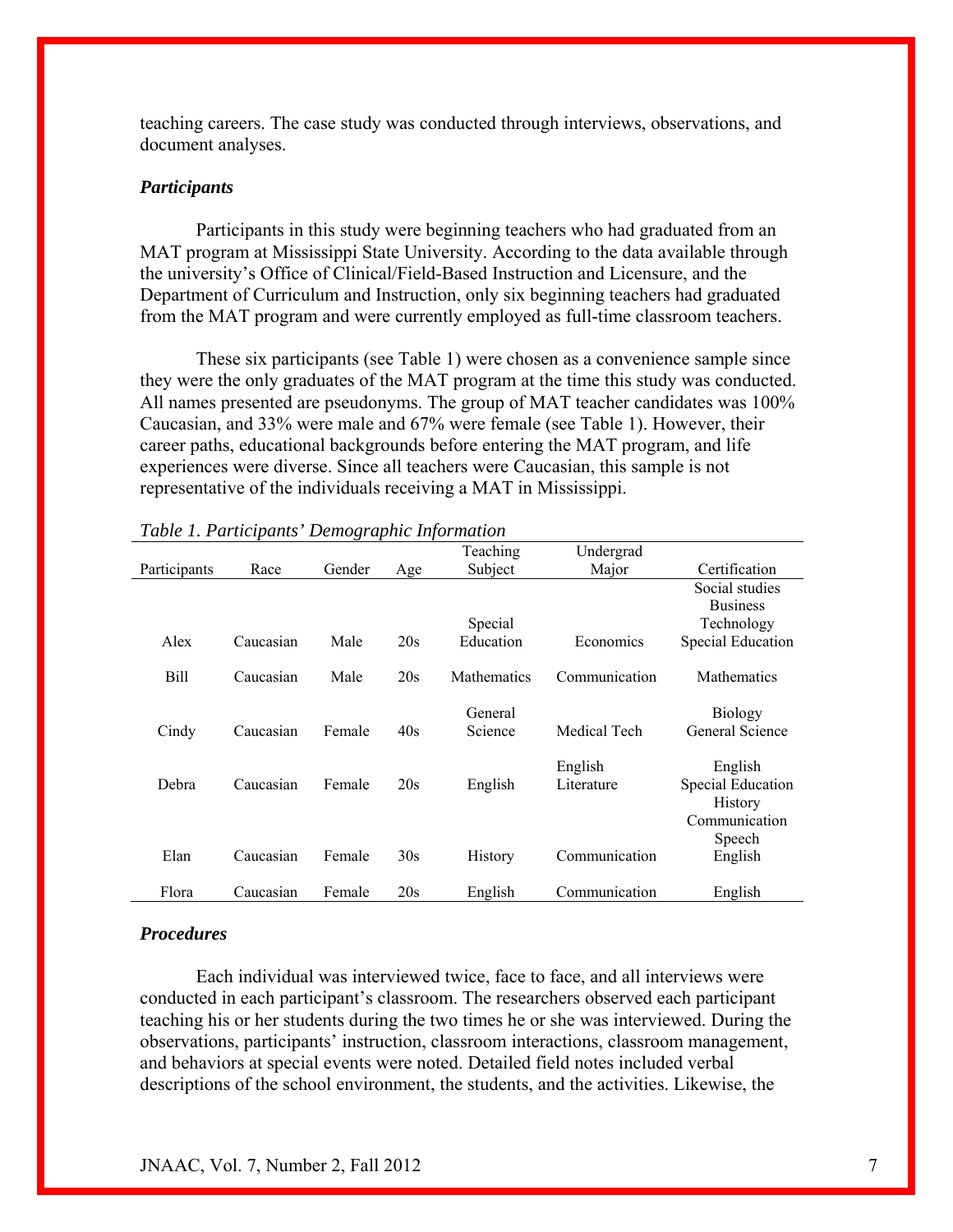comments were documented as observation notes and integrated into the interview transcript.

Relevant documents, such as lesson plans, teacher evaluations, and notes sent home, were collected with the purpose of providing perspective and further helped the researchers gain insight into the program. The entire procedure was completed within six months.

#### **Data Collection**

#### *Interviews*

 The first interview was semi-structured and lasted approximately one and a half hours during which time the researcher asked each participant to answer questions that had been formulated in an interview guide. The second interview was unstructured, lasting approximately 45 minutes. The researcher asked participants a series of questions related to what was observed in the classrooms (see Table 2).

| <b>Research Questions</b>                                                               | <b>Interview Questions</b>                                                                                                                                                                                                                                                                                                                                                                                                                                                                                                                                                   |  |  |  |
|-----------------------------------------------------------------------------------------|------------------------------------------------------------------------------------------------------------------------------------------------------------------------------------------------------------------------------------------------------------------------------------------------------------------------------------------------------------------------------------------------------------------------------------------------------------------------------------------------------------------------------------------------------------------------------|--|--|--|
| 1. What are the challenges beginning<br>MAT teachers face?                              | Describe your teaching environment in detail.<br>1.<br>2.<br>Describe the most common challenges you face in<br>detail<br>3.<br>In addition to what you just mentioned, how would<br>you describe the challenges you face in areas such as<br>classroom discipline, motivation of students, and<br>relationships with parents?<br>4. Do these challenges affect your job satisfaction, and, if<br>they do, in what way?<br>5. What kind of support do you receive from your<br>principal?<br>What kind of support do you receive from your<br>6.<br>colleagues?              |  |  |  |
| 2. What are beginning MAT teachers'<br>perceptions of their training program?           | 1.<br>How has the MAT program prepared you to face the<br>challenges?<br>2.<br>How has the MAT program prepared you to meet the<br>requirement of "No Child Left Behind"?<br>3.<br>Compared to teachers from traditional teacher training<br>programs, how do you perceive your training?<br>Describe the positive and negative aspects of the MAT<br>4.<br>program.<br>5. What kind of mentor and supervisory support do you<br>receive from the MAT program?<br>6. If you had the chance to make recommendations to the<br>MAT program director, what would you recommend? |  |  |  |
| 3. As a beginning MAT teacher, what is<br>your attitude toward your teaching<br>career? | 1.<br>How does your education background influence your<br>teaching?<br>2.<br>How does your previous job experience influence your                                                                                                                                                                                                                                                                                                                                                                                                                                           |  |  |  |

### *Table 2. Research and Interview Questions*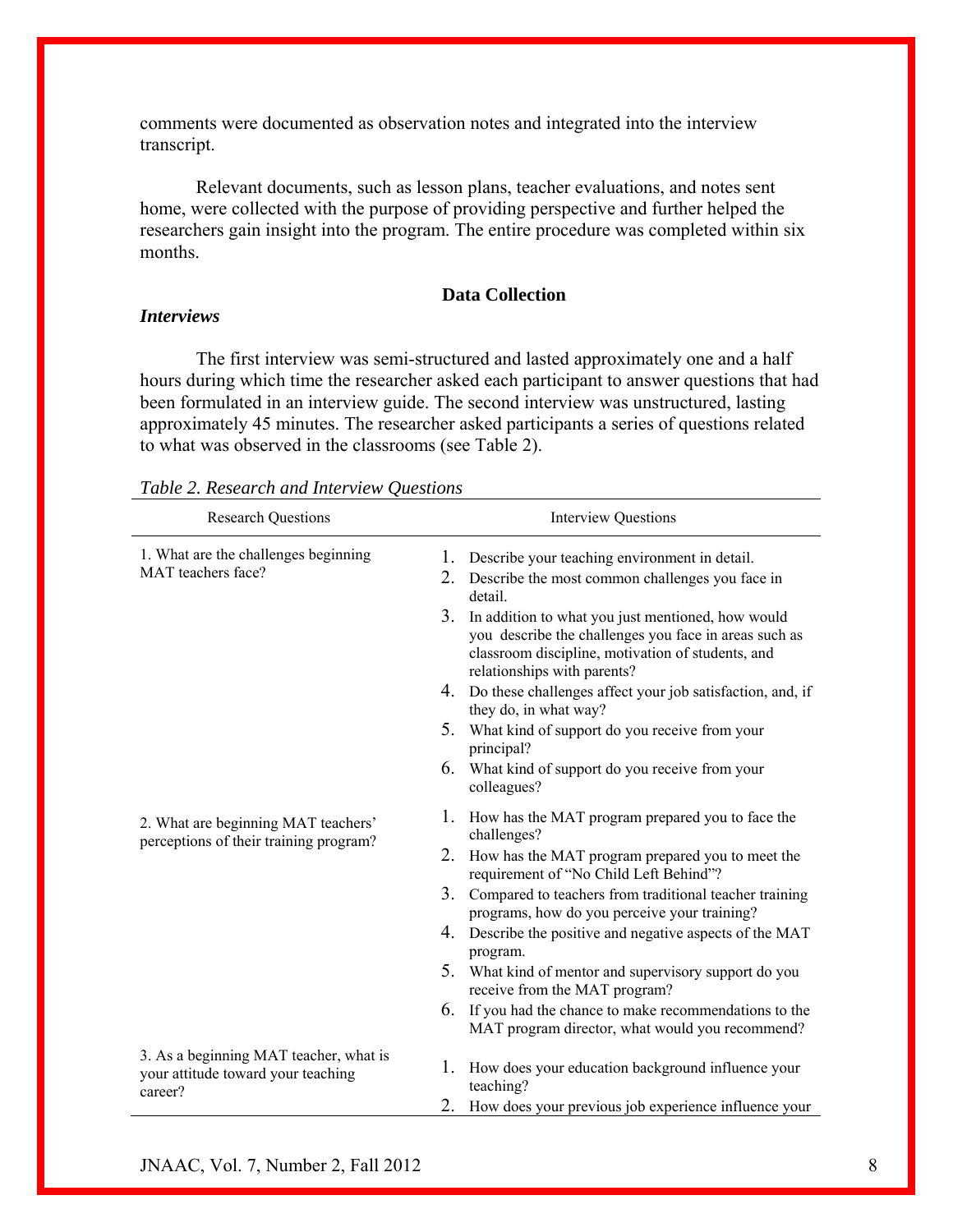teaching?

- 3. How do your personal characteristics, culture, and life experiences influence your teaching?
- 4. If you had a choice again, would you enroll in the MAT program? Why or why not?
- 5. What was your expectation of teaching before you attended the MAT program at MSU?
- 6. What do you expect to be doing 5 years from now?

#### *Observations*

Each participant was observed twice and during those times their instructional method, classroom interaction, classroom management, and behaviors that occurred at special events were noted. The field notes included verbal descriptions of the school environment, the people who were involved, the students, and the assorted activities within the classroom.

#### *Document Analysis*

The relevant documents collected provided another view and further aided in gaining insight into the study. The documents clarified several interview questions, including the first research question: "What are the challenges beginning MAT teachers face?" Notices sent home to teachers, such as minutes from PTA meetings and students' grade records, offered another source of evidence. Background information regarding such topics as the participants' undergraduate coursework, courses taken during the MAT program, and a description of employment before entering the MAT program was also collected.

#### *Data Analysis*

As Merriam (1998) suggested, data analysis begins with the first interview, first observation, and the first document read. Thus, in this study, researchers started data analysis as soon as the data collection process began. The data were analyzed through beginning MAT teachers' stories or scenarios that were recounted in order to give indepth descriptions concerning the research questions that were under investigation.

In terms of coding, Merriam (1998) suggested that two data analysis approaches are appropriate for case study: description and category construction. The first approach used was description, which requires thinking through what should be included and what should be left out from the hundreds of pages of data collected. This approach helped to compress data and link it in a narrative that conveyed the meaning derived from studying the phenomenon. The second approach used was category construction. This approach compares one unit of information with the next in looking for recurring regularities in the data. These approaches were used to scan each set of data, such as interviews, transcripts, field notes, and documents.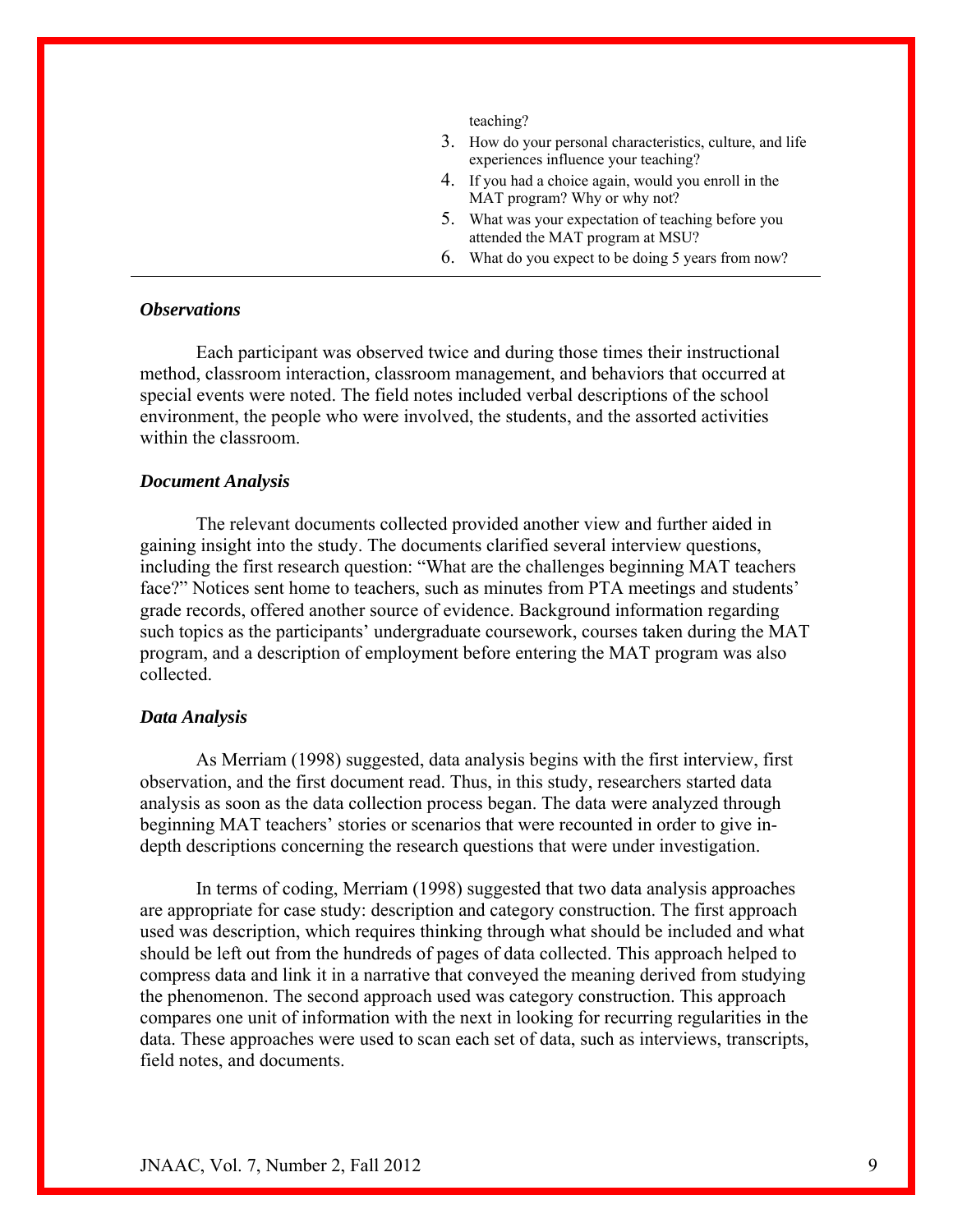Audiotape interviews were transcribed and checked for accuracy against the original recording. Each case was primarily based on participants' verbal transcripts (interview raw data), along with observational data and related documents. When necessary, direct quotations were included to make a statement. Each participant, the name of the school where he or she taught, and its location within the specific school district were given pseudonyms to ensure anonymity. Each case was presented by the participants' first name, and the name was given based on the order of the first interview. Once data analysis was completed, a "three lenses" strategy was used to enhance the level of trustworthiness: the lens of the participants, the lens of the researcher, and the lens of people external to the study (Creswell & Miller, 2000).

#### **Results**

MAT teachers reported the types of challenges they faced from a classroom perspective and the impact of educational policy on them, with the central policy being NCLB. While discussing challenges encountered in their teaching, they also discussed the type of support they received from their respective administrations and colleagues.

#### **Challenges**

Three central themes emerged when the participants discussed their daily challenges. The list order was arranged based on the number of participants that perceived it as a challenge: (a) students' low motivation, (b) NCLB-accountability, and (c) lack of parental support. Each teacher faced several challenges to a certain extent in their daily teaching with all six reporting that students' low motivation was a key challenge. For example, Bill said, "The majority of students have very little internal motivation." While discussing the type of challenges they perceived, each participant was also asked to address how prepared they were at meeting the NCLB requirements, such as accountability. All revealed fear of not being "well prepared," with all stating that NCLB was a challenge to their teaching.

Three teachers, Bill, Elan, and Flora, mentioned they were not prepared for NCLB, and that accountability was a great challenge for them. Bill's administration held him responsible for his students' performance, and if his pupils scored badly on standardized tests he was questioned concerning why they did not do better. Elan did not feel the MAT program had prepared her to meet the NCLB requirements, which caused her great stress. Like Bill, Elan's administration held her accountable for her students' scores on state tests resulting in strong criticism from her principal. Elan said, "Administrators criticized my teaching because my students scored under state level. I hate No Child Left Behind policy!" Flora also stated the MAT program did not prepare her for NCLB.

In contrast, Cindy was confident that the MAT program prepared her for NCLB. She also reported the policy had not influenced her because it was the first year that her students took the State Curriculum Testing, and she had no idea how they would perform. She did state, however, that she felt a little "anxious" about her students' scores. She felt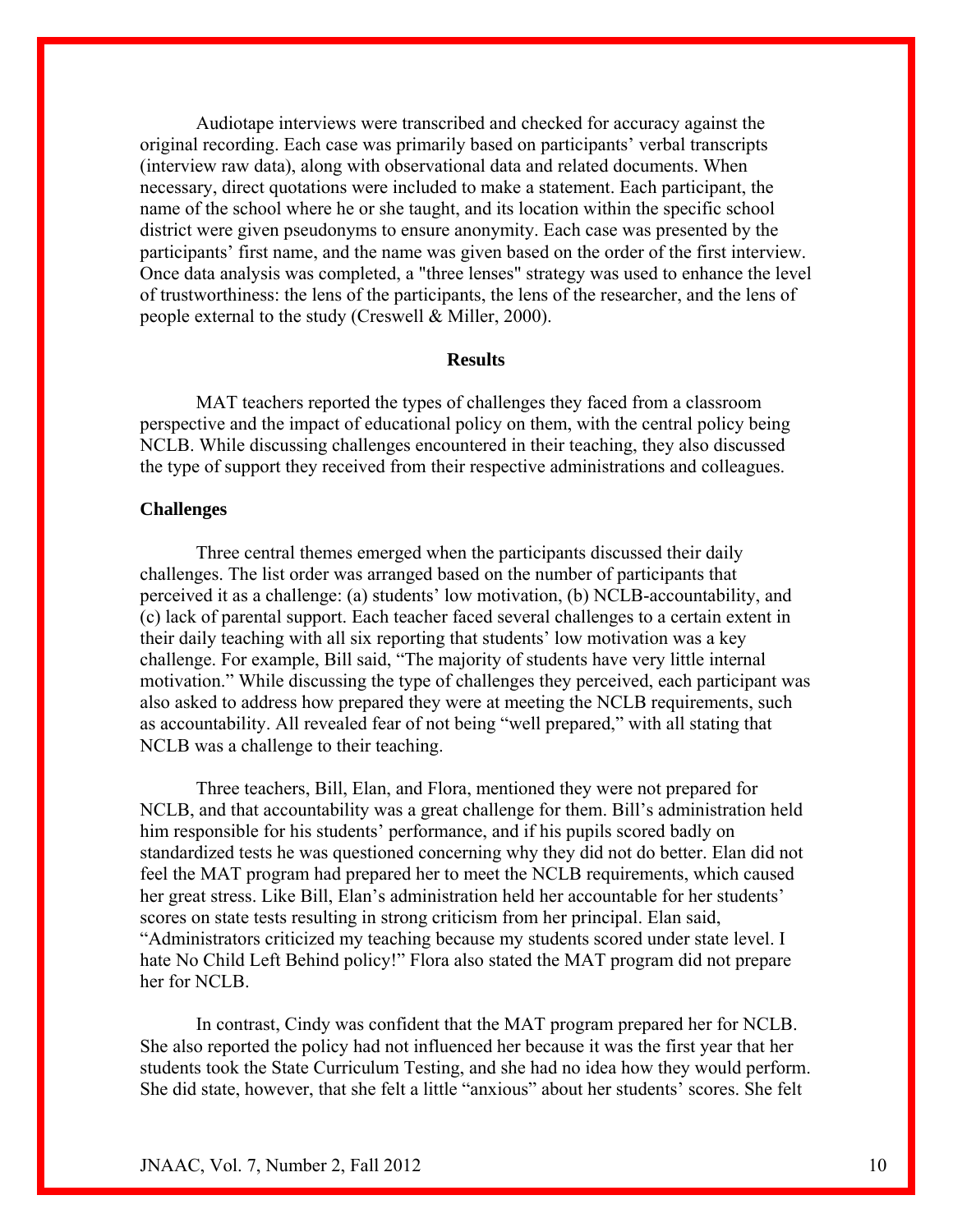that good teachers did not need NCLB to make them accountable for student performance.

Debra stated it was unfair to judge a teacher's effectiveness based solely on his or her students' test scores. She also pointed out NCLB does not consider "reality." As a special education teacher, Alex reported it had no impact on him. He said NCLB did not affect his teaching because his role was more like that of a facilitator. However, he believed students should be primarily responsible for their performance, and administration should not place blame or accolades solely upon the teacher.

Overall, different teachers faced different challenges, but similarities did exist. The students' generally low academic ability level was an area that all six educators identified as challenging. Every teacher reported student motivation as challenging, while lack of parental support was a problem for three teachers. Two male teachers reported lack of trust as a major issue. Participants also reported discipline/classroom management as a major challenge. The remaining challenges were lack of resources from the school, different academic levels between students, lack of support from administration and colleagues, and lack of teaching materials.

#### **Beginning MAT Teachers' Perceptions of their Training Program**

All the participants in this section discussed his or her self-perception of teacher training, and his or her attitude toward the MAT program.

*Self-Perception of Teaching Training***.** First, all six participants reported they were confident about their preparation for becoming teachers but each was insecure in different areas. Secondly, all participants compared their alternate route training and spoke about the differences between their training and traditional teaching programs. All participants shared two themes: AC programs should allow MAT students greater opportunities to teach while earning their degree and should offer more courses that would increase teacher preparation.

Bill said that when he first started teaching, he had to learn such basics as how to write lesson plans and document students' grades, and that he found the experience stressful. Furthermore, he insisted student teaching would eliminate some of the stress for novice teachers. Cindy and Debra mentioned they had very strong content knowledge when compared to traditionally trained teachers. Cindy said, "My content area is very strong, especially. I have more than 20 years of working experience in the medical science field." However, Elan reported the downside of her training was the lack of content knowledge. Flora expressed that the program had prepared her to handle different educational issues, and admitted one primary reason for her confidence was her one year of student teaching and one year of internship. The other MAT-trained teachers only had a one-year internship.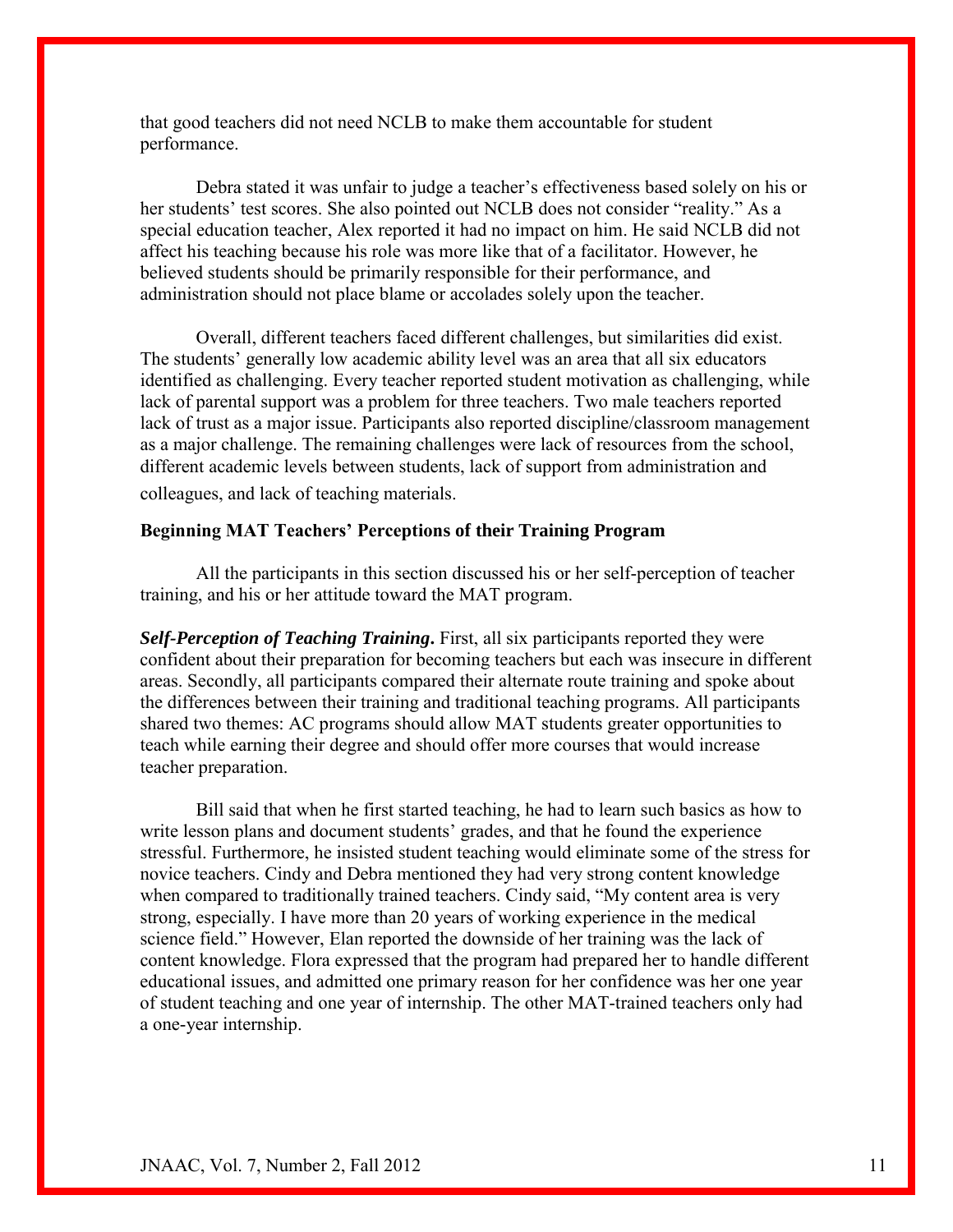*Attitude toward MAT Program.* Each participant expressed both positive and negative aspects of the MAT program. In terms of positive features, four themes emerged: (a) helping MAT teachers to gain licensure, (b) diverse courses and training, (c) a collegial relationship with other MAT students, and (d) employment opportunities. All six participants mentioned that the single most important aspect of the MAT program was that it provided the opportunity for them to gain their teaching license.

 Diverse courses and training were also considered highly positive aspects of the program, as mentioned by Alex, Elan, and Flora. Each participant said the MAT courses prepared him or her to become an effective teacher. However, all reported negative features as well such as a need for (a) more specificity about program requirements, (b) more content knowledge courses, (c) the assignment of a mentor to each student, (d) an easier certification process, and (e) more applicable training. Alex and Elan believed there was a need for the MAT program to offer more courses. In Elan's case, she believed that if the program had provided more content knowledge courses, much of her stress would have been alleviated. Alex would have appreciated one or two semesters to take courses like a practicum and/or dimension learning to acquire more "real" classroom situations.

#### **MAT Teachers' Attitude toward their Career**

All participants discussed how the following factors both influenced their teaching and future career choice: (a) educational background, (b) job experiences, (c) personality and culture and life, and (d) future career plans.

*Education Backgrounds.* All six participants reported their educational backgrounds had influenced their teaching. Four of the six teachers (Alex, Bill, Elan, and Flora) were licensed and taught subjects completely different from their undergraduate major. Some found that when they integrated their previous educational training into their teaching, they realized that their mode of teaching was influenced greatly by their prior education. Three teachers (Bill, Elan and Flora), whose undergraduate majors were in communications, decided to become licensed secondary education teachers. As a result, their communication backgrounds affected their teaching styles.

*Job Experience*. Since the alternate route was primarily designed to attract second career seekers, the majority of MAT teachers had originally chosen other occupations after graduating from college. Meanwhile, they had similar experiences with some form of teaching, such as tutoring or substitute work, prior to enrolling in the MAT program. Among the six participants, Debra was the only one who chose teaching as her full time job immediately after graduating from college, while the rest were second career seekers.

*Personality, Culture, and Life Experiences.* All participants reported how their personality, culture, and life experiences affected their teaching experience. Three themes emerged in this section. The first theme was that a different value system existed between MAT teachers and their students. Three teachers (Alex, Bill, and Flora) revealed they came from families that greatly valued education, whereas their students seemed to not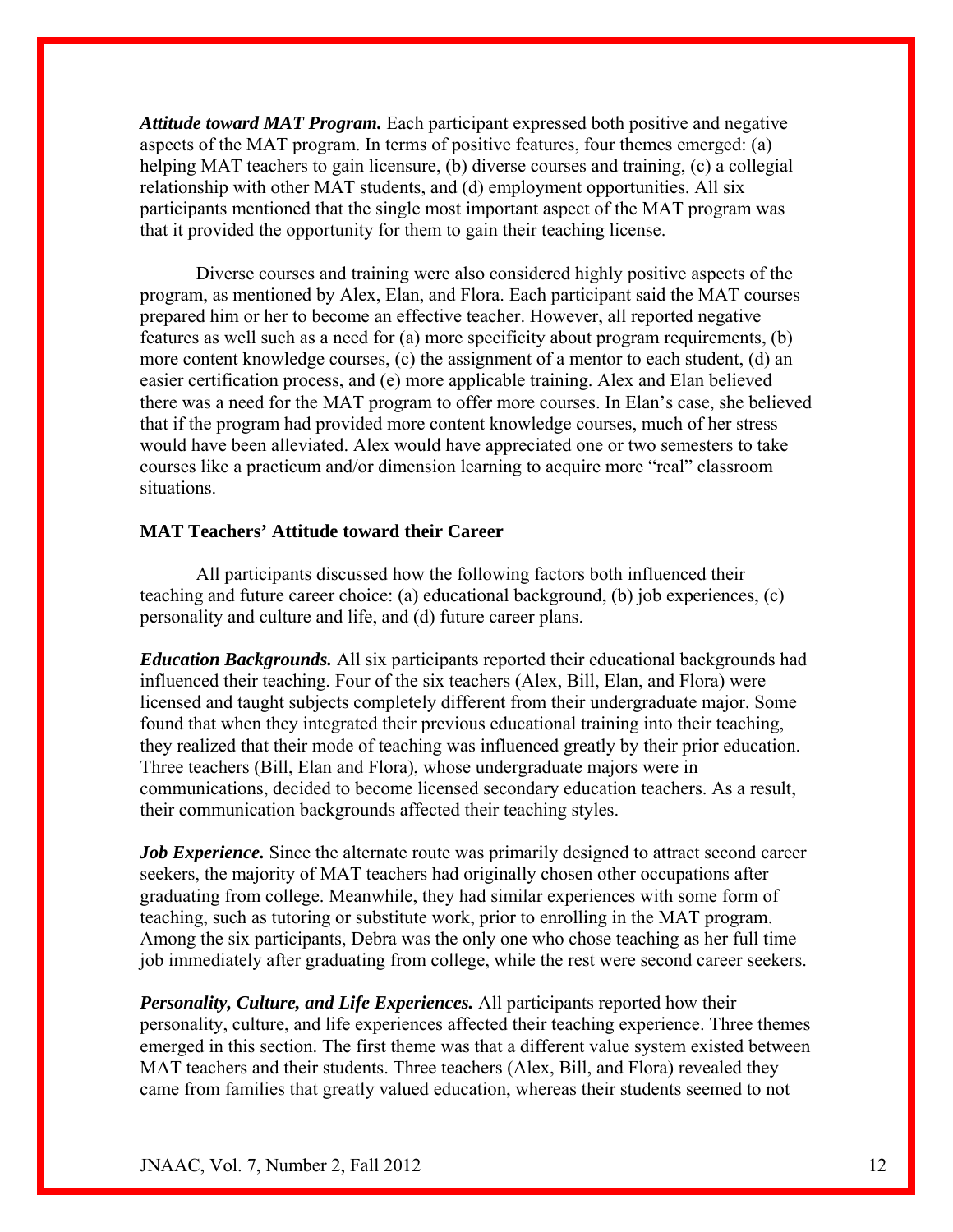value education. A second theme was how MAT teachers integrated their life experiences into teaching methods/activities. Debra expressed that when she was in college, she traveled to Europe and brought that specific life experience into teaching the English language. A third theme was about teaching students with similar backgrounds and/or cultures. Cindy was the only participant who described her own culture as being close to her students, and she stated that the similarity made her teaching environment quite enjoyable. She described her culture as "Southern, middle class, and rural which makes me feel connected to my students and the teaching environment."

*Future Career Plans.* Among all six participants, only one individual (Cindy) declared teaching would be her life long career. However, she also was older than the other participants and had stayed in her first career for more than 20 years. Three participants (Debra, Elan, and Flora) revealed they had no intention to remain in teaching in the future, whereas Alex and Bill reported that if they stayed in teaching, they wanted to work with a different student population (e.g., "students that cared more about learning").

#### **Discussion and Conclusion**

This study reported that all participants supported MAT programs as the best choice for second career seekers wishing to gain teacher licensure. It also revealed that the type of alternative route training program had a certain level of impact on how beginning MAT teachers perceived challenges, and how they planned for their teaching career. The type of program was also tightly linked to MAT teachers' perception of challenges. Although the MAT program in this study has the potential for producing effective teachers, improvements could be made. The MAT program allowed teachers to be licensed in more than one content area and this had both a positive and negative impact. Teachers could seek positions in more than one subject, but MAT teachers were not required to take more content area courses for extra licensure. This means if one MAT teacher candidate wanted to be licensed in more than one area, he or she did not need any further coursework (Cohen-Vogel & Smith, 2007).

While the current study provided no evidence indicating whether teachers from AC programs were as effective as those from TC programs, the study revealed that the type of AC training programs was a key factor regarding teachers' perceptions. The inconsistency between teacher candidates' undergraduate major, certification subject area, and current teaching major might also explain some of the challenges MAT teachers perceived.

MAT teachers' personal characteristics and life experiences influenced their teaching philosophy, but not enough to draw any conclusions regarding teaching effectiveness. However, it is possible that older second career seekers who possess longterm work experience will be more likely to have stronger content knowledge if they taught the subject they had studied as undergraduates or had worked in the field after graduation. In other words, MAT teachers may possess stronger content knowledge when compared to their TC program counterparts if their subject was the same or highly related to their undergraduate major and/or job experience.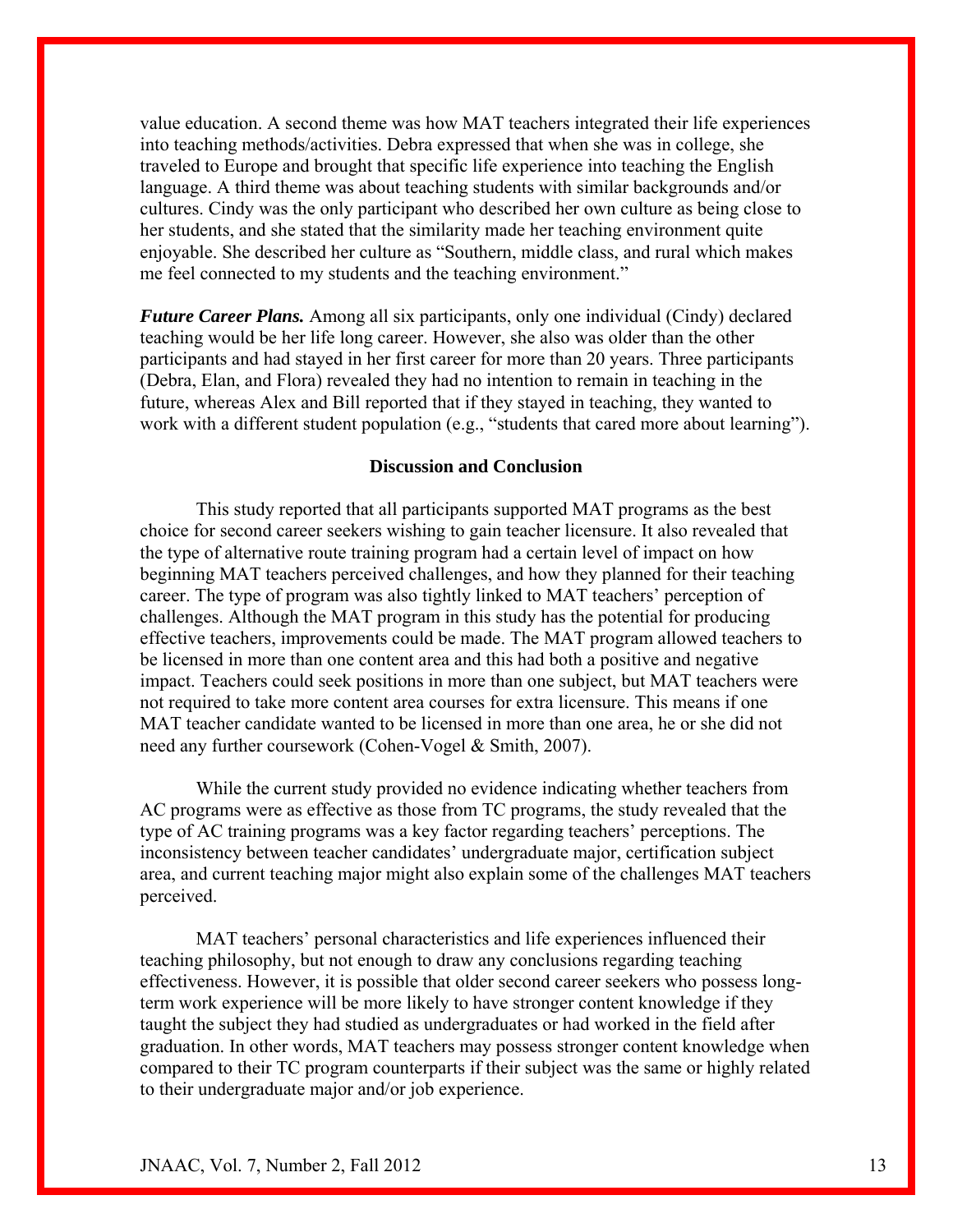#### **Practical Implications**

The present study suggests that a well-designed MAT program, providing appropriate pre-service training for teacher certification, could be used as a method to attract and recruit more teachers into the teaching profession. The teacher shortages could be lessened greatly if alternative route teachers would stay in the teaching profession (Hawley, 1990). It is essential for alternate route teacher candidates to feel prepared for handling any challenges they might encounter. The study lends empirical support to suggest what AC programs should do to shape their training requirements.

Cultural issues were mentioned by several MAT teachers, yet none addressed how their cultural competency would assist them in working with their culturally diverse students. If there is a cultural gap between teachers and students, this could create communication barriers between teachers and parents, which could indicate a need for the MAT program to provide multicultural training with the purpose of helping teachers increase their cultural sensitivity.

AC program graduates experience challenges that could prevent them from remaining in the teaching profession. In order to alleviate these challenges, school environments and training programs need to provide more supportive systems and more effective training.

Supportive administrators and colleagues could help beginning novice teachers feel less stress. This support can be varied, such as school districts providing mentoring for newly hired teachers, or colleagues sharing teaching materials. Specific training, including student teaching, needs to be provided to teacher candidates in order to prepare effective teachers.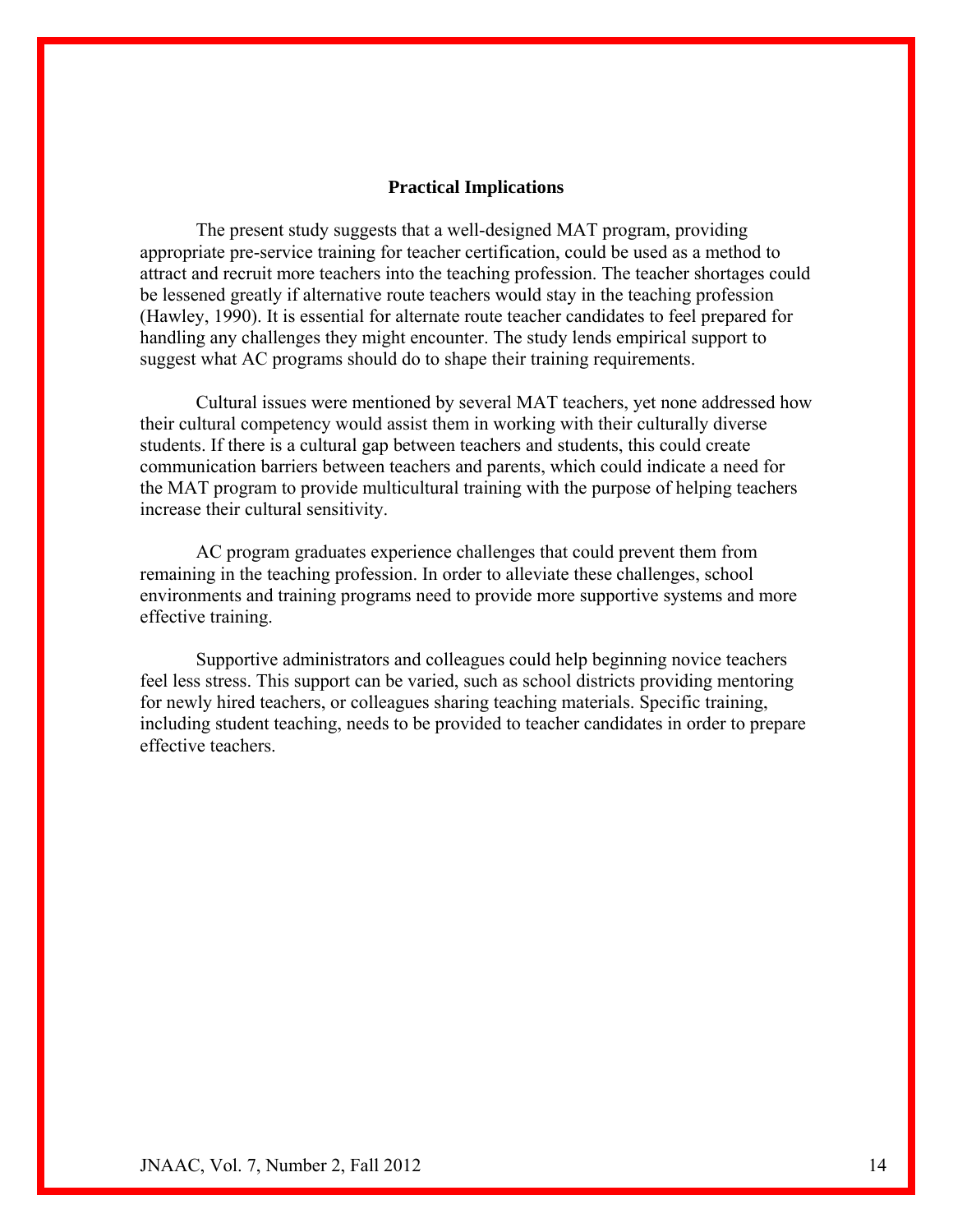#### **References**

- Angelle, P. S. (2002). Mentoring the beginning teacher: Providing assistance in differentially effective middle schools. *High School Journal, 86*(1), 15-27.
- Baines, L. A. (2010). The disintegration of teacher preparation. *Educational Horizons, 88*(3), 152-163.
- Berry, B. (2008). Staffing high-needs schools: Insights from the nation's best teachers. *Phi Delta Kappan, 89*(10), 766-771.

Chait, R., & McLaughlin, M. (2009). *Realizing the promise: How state policy can support alternative certification programs*. Washington, DC: Center for Am erican Progress.

- Chappelle, N., & Eubanks, S. (2001). Defining alternative certification and nontraditional routes to teaching: Similarities, differences, and standards of quality. *Teaching & Change, 8*(4), 307-316.
- Cohen-Vogel, L., & Smith, T. M. (2007). Qualifications and assignments of alternatively certified teachers: Testing core assumptions. *American Educational Research Journal, 44*(3), 732-753.
- Creswell, J. W., & Miller, D. L. (2000). Determining validity in qualitative inquiry. *Theory Into Practice, 39*(3), 124-130.
- Enwefa, R., Enwefa, S., Jurden, M., Banks, I., & Buckley, D. (2002). *Teacher recruitment, preparation, and retention in Mississippi: Issues and solutions.* Chicago, IL: Monarch Center.

Evans, L. (2010). Professionals or technicians? Teacher preparation programs and occupational understandings. *Teachers and Teaching: Theory and Practice, 16*(2), 183-205.

- Fantilli, R. D., & McDougall, D. E. (2009). A study of novice teachers: Challenges and supports in the first years. *Teaching and Teacher Education: An International Journal of Research and Studies, 25*(6), 814-825. doi: 20.1016/j.tate.2009.02.021
- Fry, S. W. (2009). Characteristics and experiences that contribute to novice elementary teachers' success and efficacy. *Teacher Education Quarterly, 36*(2), 95-110.
- Hawley, W. D. (1990). The theory and practice of alternative certification: Implications for the improvement of teaching. *Peabody Journal of Education 67*(3), 3-34.
- Heilig, J. V., & Jez, S. J. (2010). *Teach for America: A review of the evidence*. Lansing, MI: The Great Lakes Center for Education Research & Practice.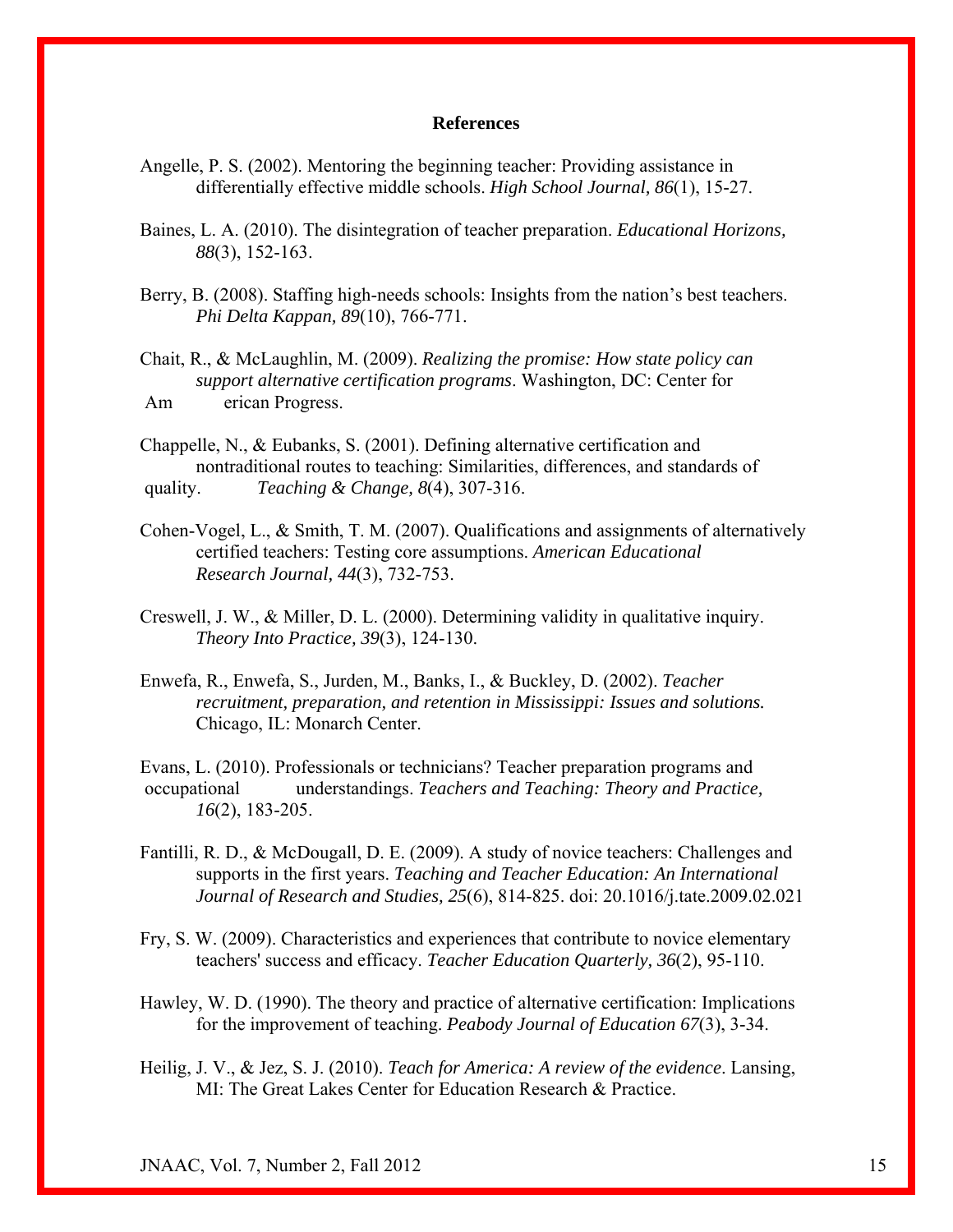Retrieved from

http://greatlakescenter.org/docs/Policy\_Briefs/Heilig\_TeachForAmerica.pdf

- Hogan, T., & Rabinowitz, M, (2009). Teacher expertise and the development of a problem representation. *Educational Psychology, 29*(2), 153-169. doi: 10.1080/01443410802613301.
- Holmes, M. A., & Herrera, S. G. (2009). Enhancing advocacy skills of teacher candidates. *Teaching Education, 20*(2), 203-213.
- Humphrey, D. C., Wechsler, M. E., & Hough, H. J., (2008). Characteristics of effective alternative teacher certification programs. *Teachers College Record, 110*(1), 1-63.
- Hunt, J. B., & Broad, M. C. (1999). Changing demands on teacher education and professional development. In *Transforming postsecondary education for the 21stcentury: Briefing papers* (pp. 33-39). Denver, CO: Education Commission of the States.
- Johnson, S. M., Berg, J. H., & Donaldson, M. L. (2005). Who stays in teaching and why: A review of the literature on teacher retention. *Project on the Next Generation of Teachers.* Cambridge, MA: Harvard Graduate School of Education. Retrieved from http://assets.aarp.org/www.aarp.org\_/articles/NRTA/Harvard\_report.pdf
- Johnson, S. M., Birkeland, S. E., & Peske, H. G. (2005). A difficult balance: Incentives and quality control in alternative certification programs. *Project on the Next Generation of Teachers.* Cambridge, MA: Harvard Graduate School of Education. Retrieved from http://www.gse.harvard.edu/~ngt/Balance.pdf
- Jones, M. (2009). A study of novice special educators' views of evidence based practices. *Teacher Education & Special Education, 32*(2), 101-120.
- Kane, T. J., Rockoff, J. E., & Staiger, D. O. (2008). What does certification tell us about teacher effectiveness? Evidence from New York City. *Economics of Education Review, 27*(6)*,* 615-631. doi: 10.1016/j.econedurev.2007.05.005
- Kee, A. N. (2012). Feelings of preparedness among alternatively certified teachers: What is the role of program features? *Journal of Teacher Education, 63*(1), 23-38.
- McCarra, J. (2003). *Perceived problems of beginning teachers and proposed solutions for success* (Master's thesis). Mississippi State University, Starkville, MS.
- Merriam, S. B. (1998). *Qualitative research and case study applications in education*. San Francisco: Jossey-Bass.

Mississippi Department of Education. (2010). *Teacher Center.* Retrieved